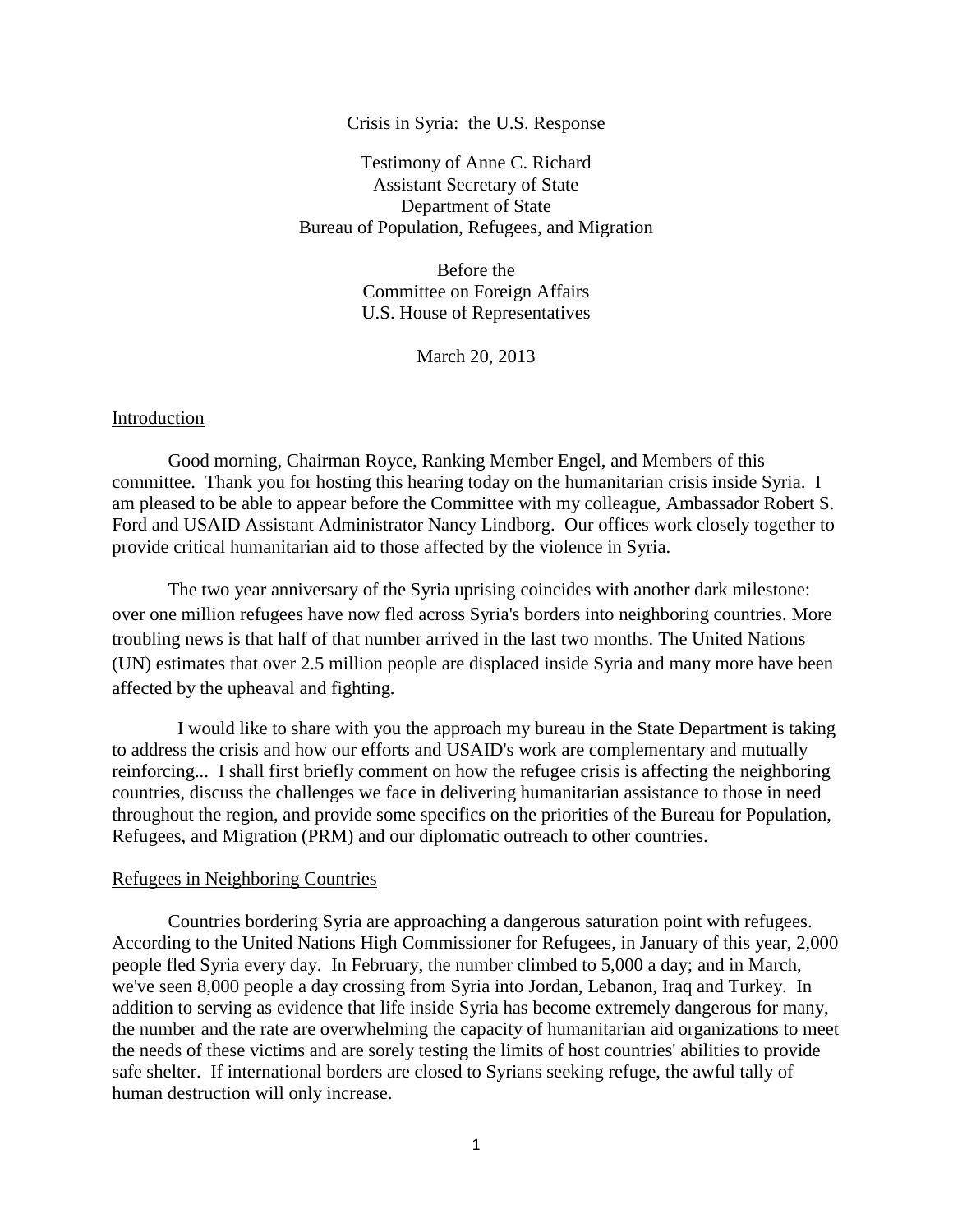Jordan: There are approximately 350,000 refugees in Jordan according to the UN High Commissioner for Refugees (UNHCR). Approximately 70 percent of refugees in Jordan live outside of the refugee camps in cities and towns. Many have been taken in or helped by relatives, friends or even strangers. Only 30 percent live in the Za'atri refugee camp in northern Jordan. The Government of Jordan set up Za'atri in response to the large numbers of refugees crossing the border, and it has moved to set up another camp, as yet uninhabited, and initiated plans for another. Za'atri camp has been plagued by security problems and we have been in active conversations with the UNHCR and the Government of Jordan to improve the safety of refugees there as well as humanitarian workers.

Jordan is allowing refugees to cross its borders but is finding that its resources are stretched to help massive flows of refugees while providing services to its own citizens at the same time. We should note that we are concerned by reports that some Palestinian and Iraqi refugees have been turned around at the border and we have asked the Government of Jordan to let them cross. We've thanked the Government of Jordan for its ongoing assistance to the refugee population, and asked them to keep their borders open to all refugees. Knowing the significant economic cost associated with hosting hundreds of thousands of refugees, the U.S. government is providing Jordan with budget support.

Lebanon: Lebanon is hosting over 354,000 Syrian refugees. Lebanon has also taken in 32,000 Palestinian refugees who have fled the violence in Syria. Syrian refugees in Lebanon live in host communities and are not in camps, which allows for greater freedom of movement, greater possibilities for self-sufficiency and a semblance of a normal life. At the same time, the presence of so many refugees in a country of 4 million people taxes Lebanon's infrastructure and resources and has increased tensions within the refugee-hosting communities. Hizballah's presence in southern Lebanon creates a challenge for UN agencies and non-governmental organizations (NGO) in providing aid, while its involvement in the Government of Lebanon complicates U.S. efforts to provide help during this crisis. Despite these strains, the Government of Lebanon continues to keep its borders open, though its leaders have warned that Lebanon has reached its saturation point and requires significant international assistance in order to support the refugees.

Iraq: Over 110,000 Syrian refugees have fled to Iraq, and most are now in Kurdistan. Domiz camp in Kurdistan accommodates approximately 54,000 persons, and two camps in Anbar province at Al-Qaim accommodate over 7,500 persons. In addition to those living in camps, there are many who live in villages and communities. In Kurdistan, Syrians are permitted to live and work in the community once they have registered.

Since October 21, 2012, the Government of Iraq has kept the Al-Qaim border crossing with Syria closed, except for medical emergencies and some family reunification cases. Local authorities and the Iraqi Ministry of Migration and Displacement state that the border is closed for security reasons. Syrian refugees in Anbar prior to the closure of the border are restricted to the camps, although some have family members nearby. The main reasons for return to Syria continue to be lack of freedom of movement out of the camp and lack of a way to earn a living.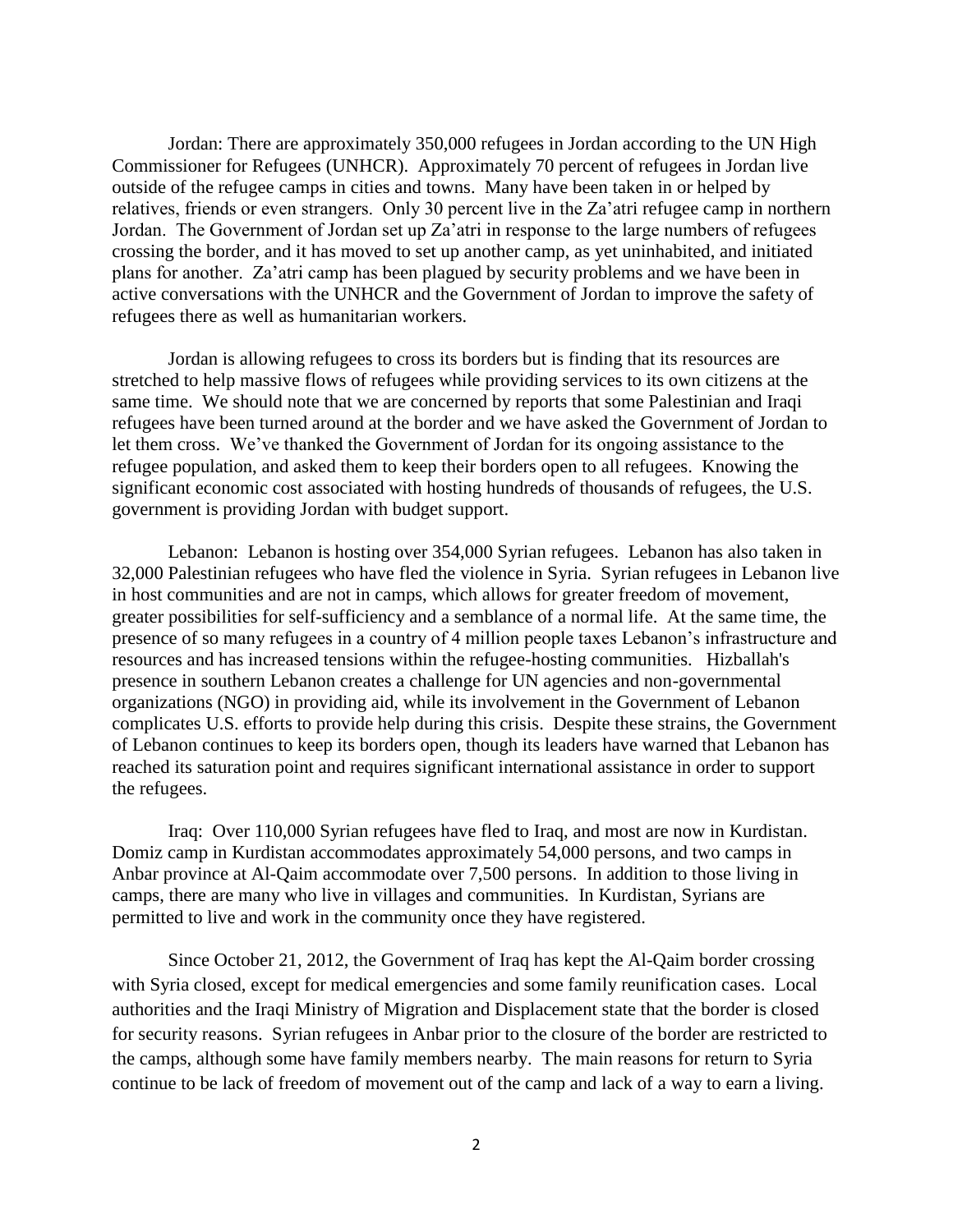UNHCR continues to provide support to those expressing interest in returning to Syria but is not encouraging repatriation because conditions are not conducive to a safe return.

Turkey: Since the beginning of the crisis, the Government of Turkey has supported most of the humanitarian needs of the refugees from Syria who have crossed its border. In addition to 186,200 refugees registered in 17 camps set up by the government and 71,000 registered (or soon to be registered) outside of camps, the Government of Turkey estimates that an additional 100,000 unregistered refugees live in urban areas. While the government has previously focused its support for Syrian refugees on the camp-based populations, it is now beginning to address the needs of the out-of-camp Syrians by setting up centers where urban refugees can register for IDs and free health services. Turkey has a strong economy but is experiencing a decline in its once vibrant cross-border trade with Syria.

# Challenges in Crisis Response

The challenges before us are many. USAID Nancy Lindborg's testimony discusses access, security and funding issues. Therefore, I will focus on: (1) the need to work with host governments to ensure that they keep their borders open to refugees and have what they need to help the refugees; (2) specific contributions made by the PRM bureau; and (3) ensuring that other countries are contributing to humanitarian aspects of the crisis so that the UN and other humanitarian agencies have more of the support they need to respond.

#### Working with Host Governments

We recognize the huge strain that the influx of refugees is currently placing on countries that neighbor Syria. In both Jordan and Lebanon, government leaders are concerned about their capacity to absorb so many refugees. Iraq has expressed concerns that al-Qaeda and its Syria affiliate, al-Nusrah Front, are sending fighters and weapons across the border. Turkey, for the most part, has maintained an open border policy for all refugees, although each day it limits the number of refugees allowed to cross at border crossings with high traffic. It is essential that neighboring countries continue to keep their borders open for those refugees fleeing violence in Syria. In every meeting with officials from these countries, we thank them for allowing refugees to cross and discuss ways to help them uphold humanitarian principles while safeguarding their own security so that they are protected from a spillover of violence.

It is important that short-term relief programs link to longer-term development aid as part of overall U.S. government aid to the region. This is particularly the case in Jordan and Lebanon. We must leverage other aid and investments and incorporate refugees into the fabric of these countries, in order to minimize the costs that hosting refugees places on communities. This is an important area in which the State Department and USAID are working together.

# Department of State Response

The Department and USAID lead the U.S. government's humanitarian response and we work closely together in response to the crisis. Nancy Lindborg and I have traveled together to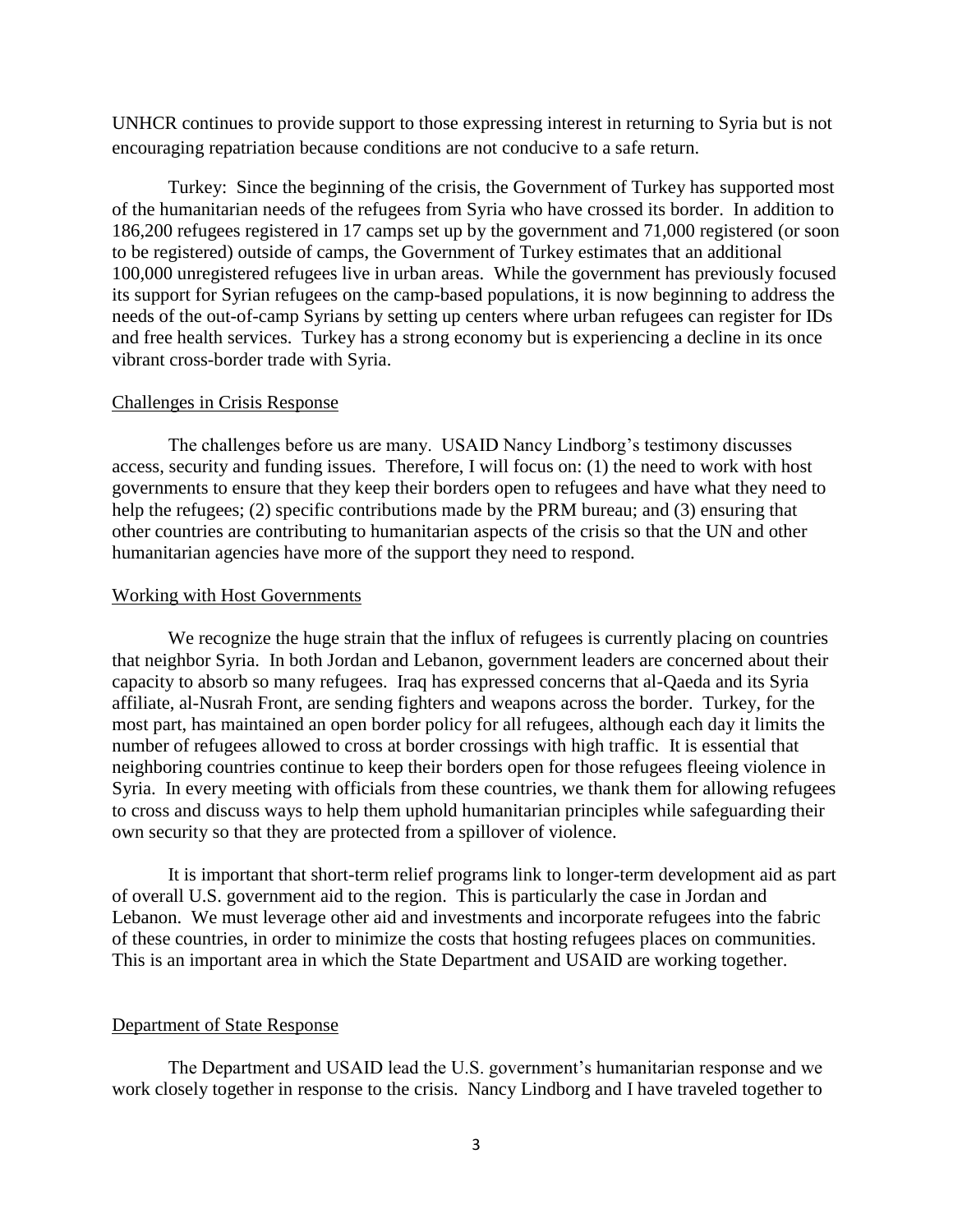the region twice and were also recently joined by Ambassador Ford in Turkey, prior to our participation at the Kuwait Donors Conference in January. Our communications teams are taking advantage of maximizing every opportunity to get the message out to domestic and international audiences about the dimensions of the crisis and to highlight our government's leadership role in responding.

That said, allow me to outline the role the State Department has in helping to get as much humanitarian aid into Syria as possible through partners. Over several decades, PRM has developed a privileged relationship with the humanitarian agencies of the United Nations, the International Committee of the Red Cross, and non-governmental organizations. These agencies are a key part of the international humanitarian system that is governed by humanitarian principles. They bring technical expertise and operational capacity to respond to this large-scale crisis. Of the nearly \$385 million in humanitarian assistance that USAID and the State Department are providing in response to the Syria crisis, the State Department's contributions total nearly \$185 million. Our contributions provide life-saving emergency assistance to meet basic humanitarian needs, such as shelter, water, sanitation, and health both inside Syria and in host countries.

The delivery of assistance is often undertaken at great personal risk to those distributing the aid. For example, in the past couple of months, two UNHCR convoys and one UN interagency convoy have delivered aid into north-west Syria, where thousands of internally displaced people are in acute need of humanitarian help. The operations were carried out in collaboration with the Syrian Arab Red Crescent and the local community. Once the convoys moved across battle-lines into areas controlled by the opposition, the missions were facilitated by the Syrian Opposition Coalition. Such operations are dangerous and difficult, which underscores the need for unhindered and safe access for those providing humanitarian assistance inside Syria. We will continue to encourage the UN to do more such cross-line assistance deliveries, counting on the Syrian Opposition Coalition to help coordinate and negotiate safe access. While these convoys are good, much more is needed to ensure supplies consistently and safely reach people in need.

Of course, people in need are not concentrated in one area and instead can be found on both sides of shifting battle-lines. Humanitarian organizations provide aid in a neutral and impartial manner. The United Nations is seeking to get access to all communities in need on a regular basis. It is unacceptable and a violation of humanitarian principles for the Syrian regime to deny this access.

I should also mention the plight of the 525,000 Palestinian refugees who were living in Syria prior to the start of the conflict. They, too, have been caught up in the violence in Syria. Fighting has engulfed many Palestinian refugee camps and neighborhoods, including in Yarmouk, causing over half of Syria's Palestinian population to be displaced. For the most part, the Palestinian population has kept away from taking sides in the conflict. Those refugees who remain in camps are the poorest and most vulnerable. Some Palestinians have fled Syria, but most remain inside the country, having heard that they will be turned away at the borders with neighboring countries. The U.S. is the largest bilateral donor to the UN Relief and Works Agency for Palestine Refugees in the Near East (UNRWA), the UN agency responsible for